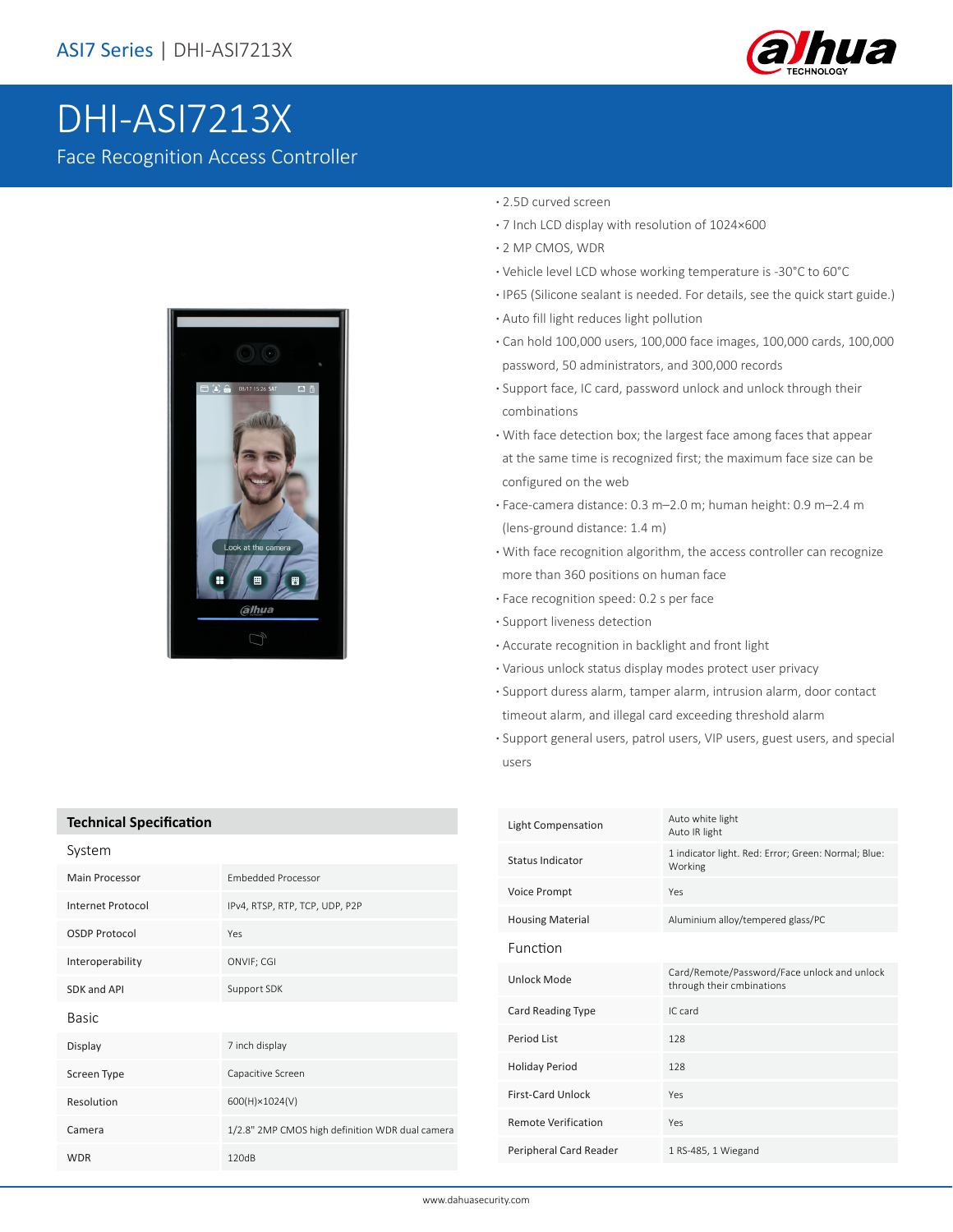### ASI7 Series | DHI-ASI7213X

| Multiple Authentication                    | Yes                                                           |
|--------------------------------------------|---------------------------------------------------------------|
| Real-Time Surveillance                     | Yes                                                           |
| Web Configuration                          | Yes                                                           |
| Performance                                |                                                               |
| <b>Card Reading Distance</b>               | $1cm - 3cm$                                                   |
| <b>Face Recognition Range</b>              | Face-camera distance: 0.3 m-2.0 m<br>Human height: 0.9m-2.4 m |
| <b>Face Verification Accuracy</b>          | ≥99.5%                                                        |
| <b>Face Recognition Time</b>               | 0.2s                                                          |
| Capacity                                   |                                                               |
| <b>User Capacity</b>                       | 100,000                                                       |
| <b>Face Image Capacity</b>                 | 100,000                                                       |
| Card Capacity                              | 100,000                                                       |
| Password Capacity                          | 100,000                                                       |
| Record Capacity                            | 300, 000 records                                              |
| Port                                       |                                                               |
| RS-485                                     | $\mathbf{1}$                                                  |
| <b>RS-232</b>                              | $1\,$                                                         |
| Wiegand                                    | 1 (input or output)                                           |
| <b>USB</b>                                 | 2 USB2.0 port                                                 |
| Ethernet                                   | 1 1000M Ethernet Port<br>1 10M/100M Ethernet Port             |
| Alarm Input                                | 2 (Switch quantity)                                           |
| Alarm Output                               | 2 (Relay)                                                     |
| Alarm Linkage                              | Yes                                                           |
| <b>Exit Button</b>                         | $1\,$                                                         |
| Door Status Detection                      | ı                                                             |
| <b>Lock Control</b>                        | 1                                                             |
| Alarm                                      |                                                               |
| Anti-Passback                              | Yes                                                           |
| Tamper                                     | Yes                                                           |
| Duress                                     | Yes                                                           |
| Door Sensor Timeout                        | Yes                                                           |
| Intrusion                                  | Yes                                                           |
| <b>Illegal Card Exceeding</b><br>Threshold | Yes                                                           |
| General                                    |                                                               |
| Power Supply                               | Provided                                                      |
| Power Supply Mode                          | DC 12V 2A                                                     |
| <b>Protection Grade</b>                    | IP65 (Silicone sealant is needed. For details, see the        |

quick start guide.)

| <b>Power Consumption</b>   | 24W                                                                                                                                             |
|----------------------------|-------------------------------------------------------------------------------------------------------------------------------------------------|
| <b>Product Dimensions</b>  | 250.6mm×129.0mm×30.5mm (9.87"×5.08"×1.20")                                                                                                      |
| Packaging Dimensions       | Controller packging: 380mm×235mm×124mm<br>$(14.96" \times 9.25" \times 4.88")$<br>Protective case: 494mm×402mm×275mm<br>(19.45"×15.83""×10.83") |
| <b>Working Temperature</b> | -30°C to +60°C (-22°F to +140°F)                                                                                                                |
| <b>Working Humidity</b>    | 0%RH-90%RH (non-condensing)                                                                                                                     |
| <b>Working Environment</b> | Indoor and outdoor                                                                                                                              |
| <b>Gross Weight</b>        | 2.0kg (4.41 lb)                                                                                                                                 |
| <b>Installation Method</b> | Wall mounted                                                                                                                                    |
| Certification              | CE/FCC                                                                                                                                          |

| <b>Ordering Information</b>                                     |                     |                                                                 |  |  |  |
|-----------------------------------------------------------------|---------------------|-----------------------------------------------------------------|--|--|--|
| Type                                                            | Model               | Description                                                     |  |  |  |
| <b>Face Recognition Access</b><br>Controller (IC card; outdoor) | <b>DHI-ASI7213X</b> | 7-inch Face Recognition Access<br>Controller (IC card; outdoor) |  |  |  |
| <b>Face Recognition Access</b><br>Controller (IC card; outdoor) | ASI7213X            | 7-inch Face Recognition Access<br>Controller (IC card; outdoor) |  |  |  |

### **Dimensions (mm[inch])**